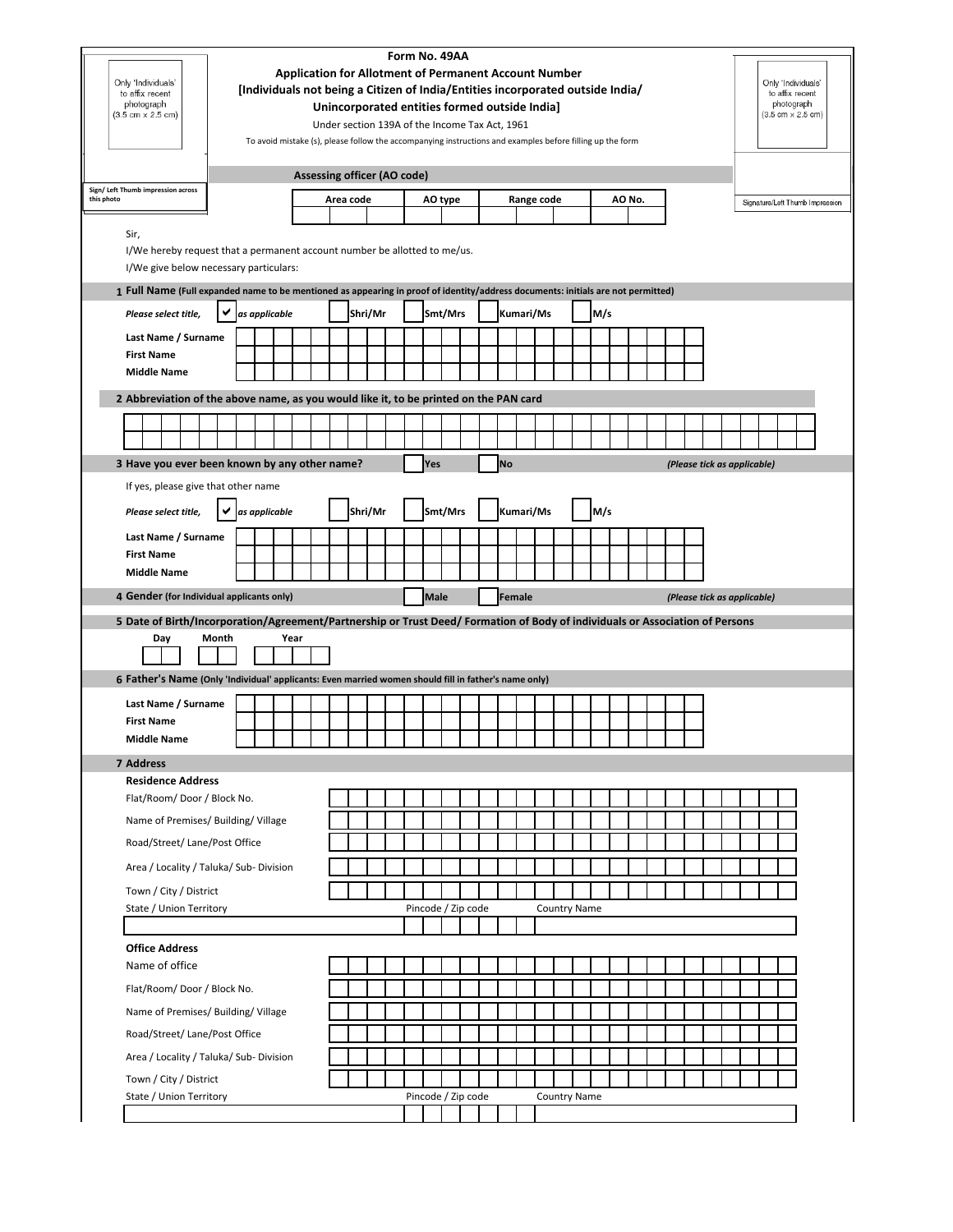| 8 Address for Communication                                                                                                                                                        |               |        |                            |  |                                 |  | <b>Residence</b>       |          |  |                                        |               | <b>Office</b>                       |     |  |  | (Please tick as applicable) |  |            |                                  |                                      |    |
|------------------------------------------------------------------------------------------------------------------------------------------------------------------------------------|---------------|--------|----------------------------|--|---------------------------------|--|------------------------|----------|--|----------------------------------------|---------------|-------------------------------------|-----|--|--|-----------------------------|--|------------|----------------------------------|--------------------------------------|----|
| 9 Telephone Number & Email ID details                                                                                                                                              |               |        |                            |  |                                 |  |                        |          |  |                                        |               |                                     |     |  |  |                             |  |            |                                  |                                      |    |
| Country code                                                                                                                                                                       |               |        | Area / STD Code            |  |                                 |  |                        |          |  | Telephone / Mobile number              |               |                                     |     |  |  |                             |  |            |                                  |                                      |    |
| Email ID                                                                                                                                                                           |               |        |                            |  |                                 |  |                        |          |  |                                        |               |                                     |     |  |  |                             |  |            |                                  |                                      |    |
| 10 Status of applicant                                                                                                                                                             |               |        |                            |  |                                 |  |                        |          |  |                                        |               |                                     |     |  |  |                             |  |            |                                  |                                      |    |
| Please select status,                                                                                                                                                              | as applicable |        |                            |  |                                 |  |                        |          |  |                                        |               |                                     |     |  |  |                             |  | Government |                                  |                                      |    |
| Individual                                                                                                                                                                         |               |        | Hindu undivided family     |  |                                 |  | Company                |          |  |                                        |               | <b>Partnership Firm</b>             |     |  |  |                             |  |            |                                  | <b>Association of Persons</b>        |    |
| <b>Trusts</b>                                                                                                                                                                      |               |        | <b>Body of Individuals</b> |  |                                 |  | <b>Local Authority</b> |          |  |                                        |               | <b>Artificial Juridical Persons</b> |     |  |  |                             |  |            |                                  | <b>Limited Liability Partnership</b> |    |
| 11 Registration Number (for company, firms, LLPs, etc.)                                                                                                                            |               |        |                            |  |                                 |  |                        |          |  |                                        |               |                                     |     |  |  |                             |  |            |                                  |                                      |    |
|                                                                                                                                                                                    |               |        |                            |  |                                 |  |                        |          |  |                                        |               |                                     |     |  |  |                             |  |            |                                  |                                      |    |
| 12. Country of Citizenship                                                                                                                                                         |               |        |                            |  |                                 |  |                        |          |  | ISD Code of the Country of Citizenship |               |                                     |     |  |  |                             |  |            |                                  |                                      |    |
| 13 Source of Income                                                                                                                                                                |               |        |                            |  |                                 |  |                        |          |  |                                        |               |                                     |     |  |  | Please select status,       |  |            |                                  | as applicable                        |    |
| Salary                                                                                                                                                                             |               |        |                            |  |                                 |  |                        |          |  |                                        |               |                                     |     |  |  | <b>Capital Gains</b>        |  |            |                                  |                                      |    |
| <b>Income from Business / Profession</b>                                                                                                                                           |               |        |                            |  | <b>Business/Profession code</b> |  |                        |          |  | [For Code: Refer instructions]         |               |                                     |     |  |  |                             |  |            | <b>Income from Other sources</b> |                                      |    |
| Income from House property                                                                                                                                                         |               |        |                            |  |                                 |  |                        |          |  |                                        |               |                                     |     |  |  | No income                   |  |            |                                  |                                      |    |
| 14 Representative or Agent of the Applicant in India                                                                                                                               |               |        |                            |  |                                 |  |                        |          |  |                                        |               |                                     |     |  |  |                             |  |            |                                  |                                      |    |
| Full name, address of the Representative or Agent                                                                                                                                  |               |        |                            |  |                                 |  |                        |          |  |                                        |               |                                     |     |  |  |                             |  |            |                                  |                                      |    |
| Full Name (Full expanded name: initials are not permitted)                                                                                                                         |               |        |                            |  |                                 |  |                        |          |  |                                        |               |                                     |     |  |  |                             |  |            |                                  |                                      |    |
| Please select title,                                                                                                                                                               | as applicable |        |                            |  | Shri/Mr                         |  | Smt/Mrs                |          |  | Kumari/Ms                              |               |                                     | M/s |  |  |                             |  |            |                                  |                                      |    |
| Last Name / Surname                                                                                                                                                                |               |        |                            |  |                                 |  |                        |          |  |                                        |               |                                     |     |  |  |                             |  |            |                                  |                                      |    |
| <b>First Name</b>                                                                                                                                                                  |               |        |                            |  |                                 |  |                        |          |  |                                        |               |                                     |     |  |  |                             |  |            |                                  |                                      |    |
| <b>Middle Name</b>                                                                                                                                                                 |               |        |                            |  |                                 |  |                        |          |  |                                        |               |                                     |     |  |  |                             |  |            |                                  |                                      |    |
| <b>Address</b>                                                                                                                                                                     |               |        |                            |  |                                 |  |                        |          |  |                                        |               |                                     |     |  |  |                             |  |            |                                  |                                      |    |
| Flat/Room/Door/Block No.                                                                                                                                                           |               |        |                            |  |                                 |  |                        |          |  |                                        |               |                                     |     |  |  |                             |  |            |                                  |                                      |    |
| Name of Premises/ Building/ Village                                                                                                                                                |               |        |                            |  |                                 |  |                        |          |  |                                        |               |                                     |     |  |  |                             |  |            |                                  |                                      |    |
| Road/Street/ Lane/Post Office                                                                                                                                                      |               |        |                            |  |                                 |  |                        |          |  |                                        |               |                                     |     |  |  |                             |  |            |                                  |                                      |    |
| Area / Locality / Taluka/ Sub- Division<br>Town / City / District                                                                                                                  |               |        |                            |  |                                 |  |                        |          |  |                                        |               |                                     |     |  |  |                             |  |            |                                  |                                      |    |
| State / Union Territory                                                                                                                                                            |               |        |                            |  |                                 |  | Pincode / Zip code     |          |  |                                        |               |                                     |     |  |  |                             |  |            |                                  |                                      |    |
|                                                                                                                                                                                    |               |        |                            |  |                                 |  |                        |          |  |                                        |               |                                     |     |  |  |                             |  |            |                                  |                                      |    |
| 15 Documents submitted as Proof of Identity(POI) and Proof of Address (POA)                                                                                                        |               |        |                            |  |                                 |  |                        |          |  |                                        |               |                                     |     |  |  |                             |  |            |                                  |                                      |    |
| I/We have enclosed                                                                                                                                                                 |               |        |                            |  |                                 |  |                        |          |  | as proof of identity,                  |               |                                     |     |  |  |                             |  |            |                                  |                                      | as |
| proof of address, and<br>[Please refer to the instructions (as specified in Rule 114 of I.T. Rules, 1962) for list of mandatory certified documents to be submitted as applicable] |               |        |                            |  |                                 |  |                        |          |  | as mandatory certified documents       |               |                                     |     |  |  |                             |  |            |                                  |                                      |    |
|                                                                                                                                                                                    |               |        |                            |  |                                 |  |                        |          |  |                                        |               |                                     |     |  |  |                             |  |            |                                  |                                      |    |
| 16 KYC details* [To be filled in by Foreign Institutional Investor or a Qualified Foreign Investor, as prescribed under the regulations issued by                                  |               |        |                            |  |                                 |  |                        |          |  |                                        |               |                                     |     |  |  |                             |  |            |                                  |                                      |    |
| the Securities and Exchange Board of India (SEBI)]<br>["Control" as defined under SEBI (Substantial Acquisition of Shares and Takeovers) Regulations, 1997                         |               |        |                            |  |                                 |  |                        |          |  |                                        |               |                                     |     |  |  |                             |  |            |                                  |                                      |    |
| "Beneficial owner" as defined in the para 5.1 of SEBI circular dated December 31, 2010 on Anti Money Laundering.]                                                                  |               |        |                            |  |                                 |  |                        |          |  |                                        |               |                                     |     |  |  |                             |  |            |                                  |                                      |    |
| (a) In case of Individuals                                                                                                                                                         |               |        |                            |  |                                 |  |                        |          |  |                                        |               |                                     |     |  |  | <b>Please select</b>        |  |            |                                  | as applicable                        |    |
| <b>Marital Status</b>                                                                                                                                                              |               | Single |                            |  | Married                         |  |                        | Divorced |  |                                        | Widow/Widower |                                     |     |  |  |                             |  |            |                                  |                                      |    |
|                                                                                                                                                                                    |               |        |                            |  |                                 |  |                        |          |  |                                        |               |                                     |     |  |  |                             |  |            |                                  |                                      |    |
| Citizenship Status                                                                                                                                                                 |               |        |                            |  | Foreigner                       |  |                        |          |  | Person of Indian origin                |               |                                     |     |  |  | O Overseas citizen of India |  |            |                                  |                                      |    |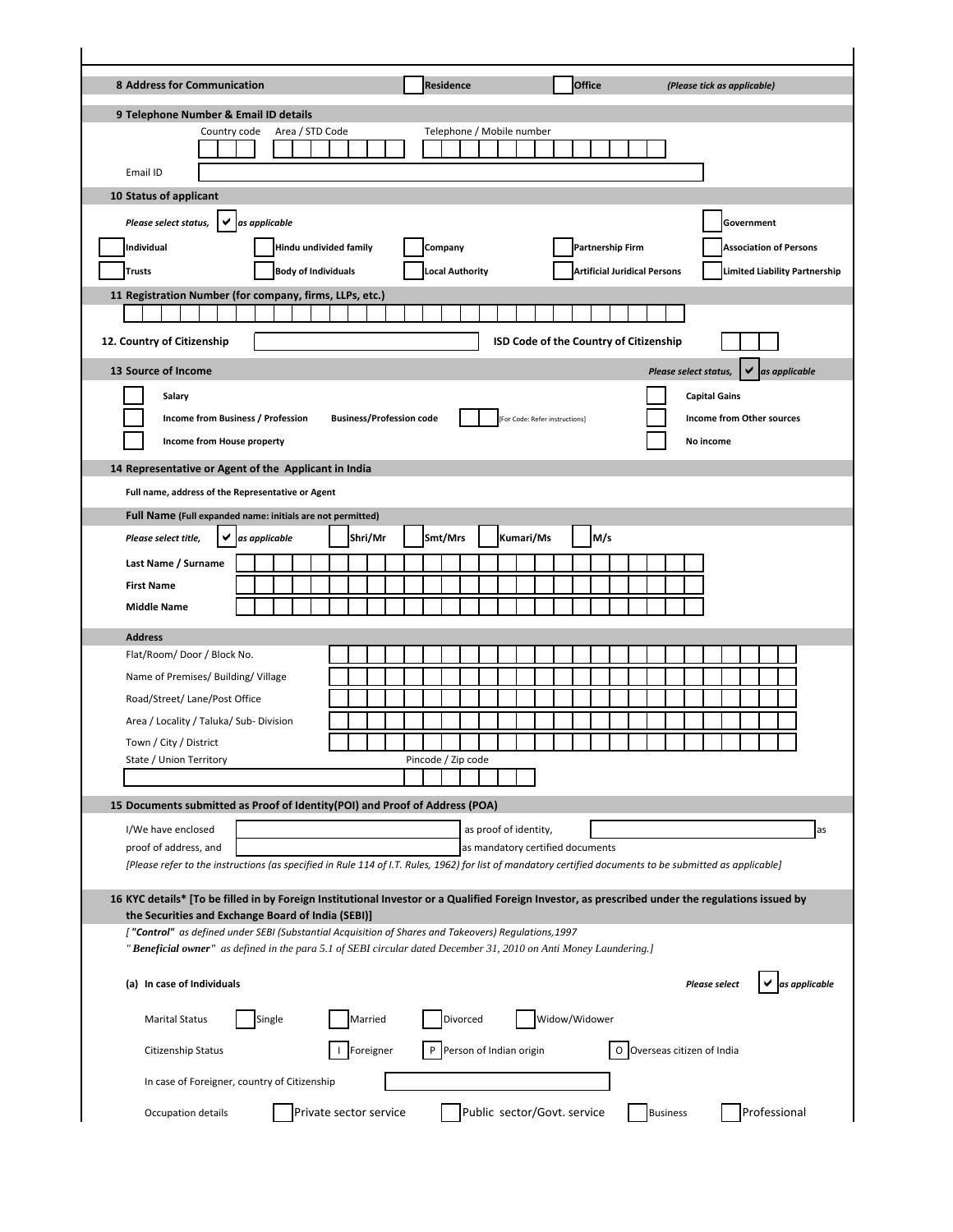| Agriculturist Retired                                                                                                                                                                                                                                                                                                                                                                                                                                                                     | Student<br>Housewife                                                                | Others                                                    |                                       |
|-------------------------------------------------------------------------------------------------------------------------------------------------------------------------------------------------------------------------------------------------------------------------------------------------------------------------------------------------------------------------------------------------------------------------------------------------------------------------------------------|-------------------------------------------------------------------------------------|-----------------------------------------------------------|---------------------------------------|
|                                                                                                                                                                                                                                                                                                                                                                                                                                                                                           |                                                                                     |                                                           |                                       |
| (b) In case of non individuals                                                                                                                                                                                                                                                                                                                                                                                                                                                            |                                                                                     |                                                           | <b>Please select</b><br>as applicable |
| Private Company                                                                                                                                                                                                                                                                                                                                                                                                                                                                           | <b>Public Company</b><br>U                                                          | D Body Corporate                                          |                                       |
| S Financial Institution                                                                                                                                                                                                                                                                                                                                                                                                                                                                   | N Non Government Organization                                                       | C Charitable Organization                                 |                                       |
| (c) Gross Annual Income - INR                                                                                                                                                                                                                                                                                                                                                                                                                                                             |                                                                                     |                                                           |                                       |
| Netwoth (Assets less liabilities) in INR                                                                                                                                                                                                                                                                                                                                                                                                                                                  |                                                                                     |                                                           |                                       |
| (d) In case of a Public Company, whether listed on a stock exchange<br>If yes, then indicate name of the stock exchange                                                                                                                                                                                                                                                                                                                                                                   | Yes                                                                                 | No                                                        | <b>Please select</b><br>as applicable |
| (e) In case of Non-individuals                                                                                                                                                                                                                                                                                                                                                                                                                                                            |                                                                                     |                                                           |                                       |
| Does it have few persons or persons of the same family holding beneficial ownership and control.                                                                                                                                                                                                                                                                                                                                                                                          | Yes                                                                                 | No<br><b>Please select</b>                                | as applicable<br>✔                    |
| ["Control" :Control shall include the right to appoint majority of the directors or to control the management or policy decisons exercisable<br>by a person or persons acting individually or in concert, directly or indirectly, including by virtue of their shareholding or management<br>rigths or shareholders agreements or voting agreements or in any other manner.<br>"Beneficial owner" means the natural person who ultimately owns or controls the<br>is being conducted, and | includes a person who exercises ultimate effective control over a juridical person] | applicant and/or the person on whose behalf a transaction |                                       |
| (f) Is the entity involved / providing any of the following services<br>Foreign exchange, Money Changer Services<br>Gaming/Gambling/Lottery services (Casinos and Betting Syndicates)<br>Money Lending, Pawning                                                                                                                                                                                                                                                                           | Yes<br>Yes<br>Yes                                                                   | No<br>No<br>No                                            | <b>Please select</b><br>as applicable |
| (g) Whether the applicant or the applicant's authorised signatories/trustees/office bearers is<br>(i) a politically exposed person<br>(ii) related to a politically exposed person<br>[For definition of politically exposed person refer to guidelines issued under the Prevention of Money Laundering Act (PMLA)]                                                                                                                                                                       | Yes<br>Yes                                                                          | No<br>No                                                  |                                       |
| (h) Taxpayer identification Number in the country of residence                                                                                                                                                                                                                                                                                                                                                                                                                            |                                                                                     |                                                           |                                       |
| 17 I/We<br>do hereby declare that what is stated above is true to the best of my/our information and belief.                                                                                                                                                                                                                                                                                                                                                                              | the applicant, in the capacity of                                                   |                                                           |                                       |
| Place                                                                                                                                                                                                                                                                                                                                                                                                                                                                                     |                                                                                     |                                                           |                                       |
| M M Y Y Y<br>D<br>D<br>Y<br>Date                                                                                                                                                                                                                                                                                                                                                                                                                                                          |                                                                                     | Applicant (inside the box)                                | Signature / Left Thumb Impression of  |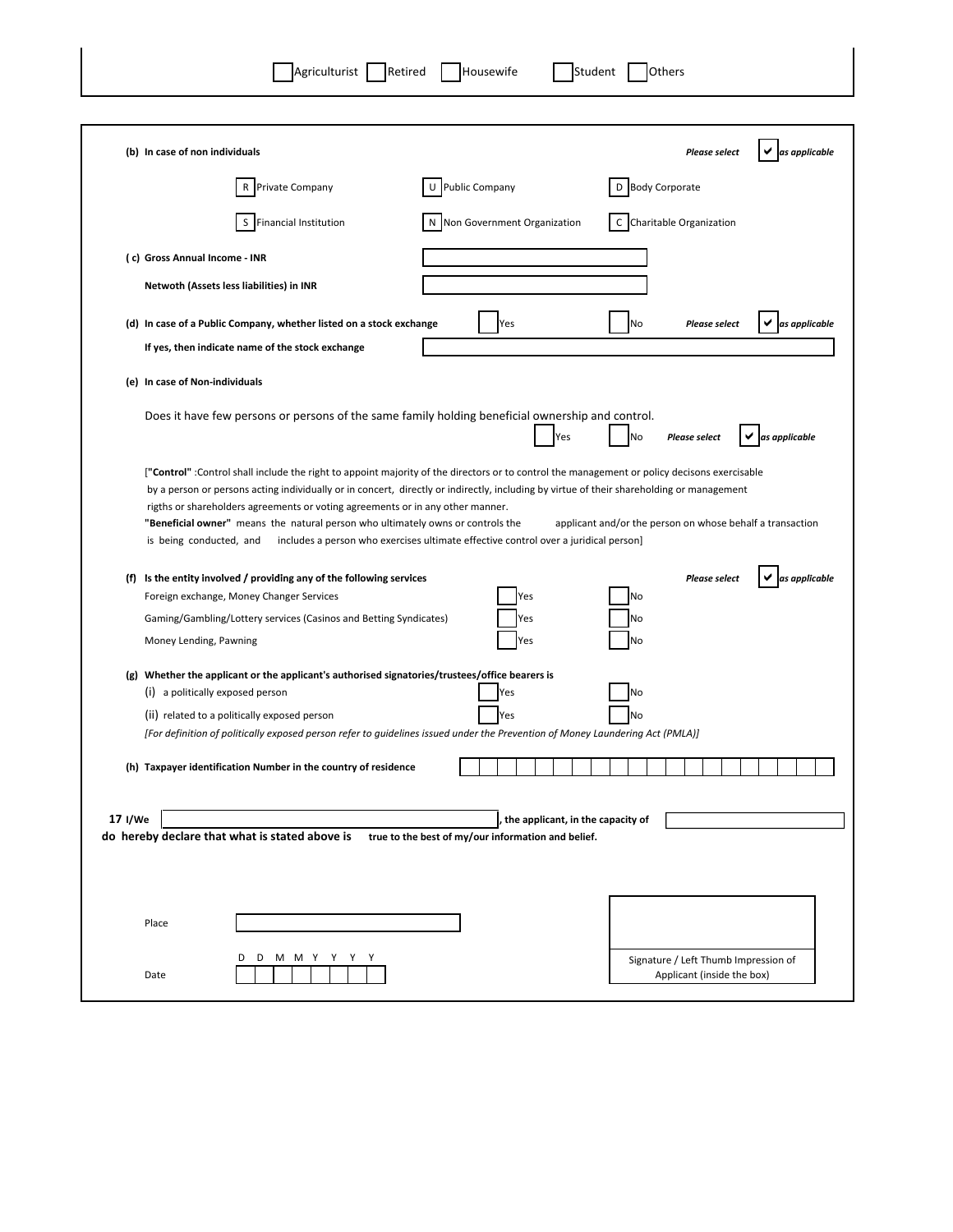## **INSTRUCTIONS FOR FILLING FORM 49AA**

- (a) Form to be filled legibly in **BLOCK LETTERS** and preferably in **BLACK INK**. **Form should be filled in English only**
- (b) Each box, wherever provided, should contain only one character (alphabet /number / punctuation sign) leaving a blank box after each word.
- (c) 'Individual' applicants should affix two recent colour photographs with white background(size 3.5 cm x 2.5 cm) in the space provided on the form. The photographs should not be stapled or clipped to the form. The clarity of image on PAN card will depend on the quality and clarity of photograph affixed on the form.
- (d) Signature / Left hand thumb impression should be provided across the photo affixed on the left side of the form in such a manner that portion of signature/impression is on photo as well as on form.
- (e) Signature /Left hand thumb impression should be **within the box** provided on the right side of the form. The signature should not be on the photograph affixed on right side of the form. If there is any mark on this photograph such that it hinders the clear visibility of the face of the applicant, the application will not be accepted.
- (f) Thumb impression, if used, should be attested by a Notary Public or an authorized officer in respective country of residence under official seal and stamp.
- (g) AO code (Area Code, AO Type, Range Code and AO Number) of the Jurisdictional Assessing Officer must be filled up by the applicant. These details can be obtained from the Income Tax Office or PAN Centre or websites of PAN Service Providers on **[www.utiitsl.com](http://www.utiitsl.com/) or [www.tin-nsdl.com](http://www.tin-nsdl.com/)**.

**Item No. Item Details Guidelines for filling the form** 1 Full Name Please select appropriate title. Do not use abbreviations in the First and the Last name/Surname. For example **RAVIKANT** should be written as Last Name/Surname **R** A V I K A N T **First Name Middle Name** For example **SURESH SARDA** should be written as : Last Name/Surname  $\begin{bmatrix} S & A & R \end{bmatrix}$   $\begin{bmatrix} R & D \end{bmatrix}$  A **First Name**  $\begin{bmatrix} S & U & R \end{bmatrix} E S H$ **Middle Name** For example **POONAM RAVI NARAYAN** should be written as: Last Name/Surname N A R A Y A N **First Name**  $\left[\begin{array}{ccc} p & 0 & 0 \end{array}\right] N \left[\begin{array}{ccc} A & N \end{array}\right]$ Middle Name R A V I For example **SATYAM VENKAT M. K. RAO** should be written as : Last Name/Surname **R A** O **First Name**  $\begin{bmatrix} S & A & T & Y & A & M \end{bmatrix}$ **Middle Name**  $V \in N$  K A T M K

(h) Guidelines for filling the Form 49A: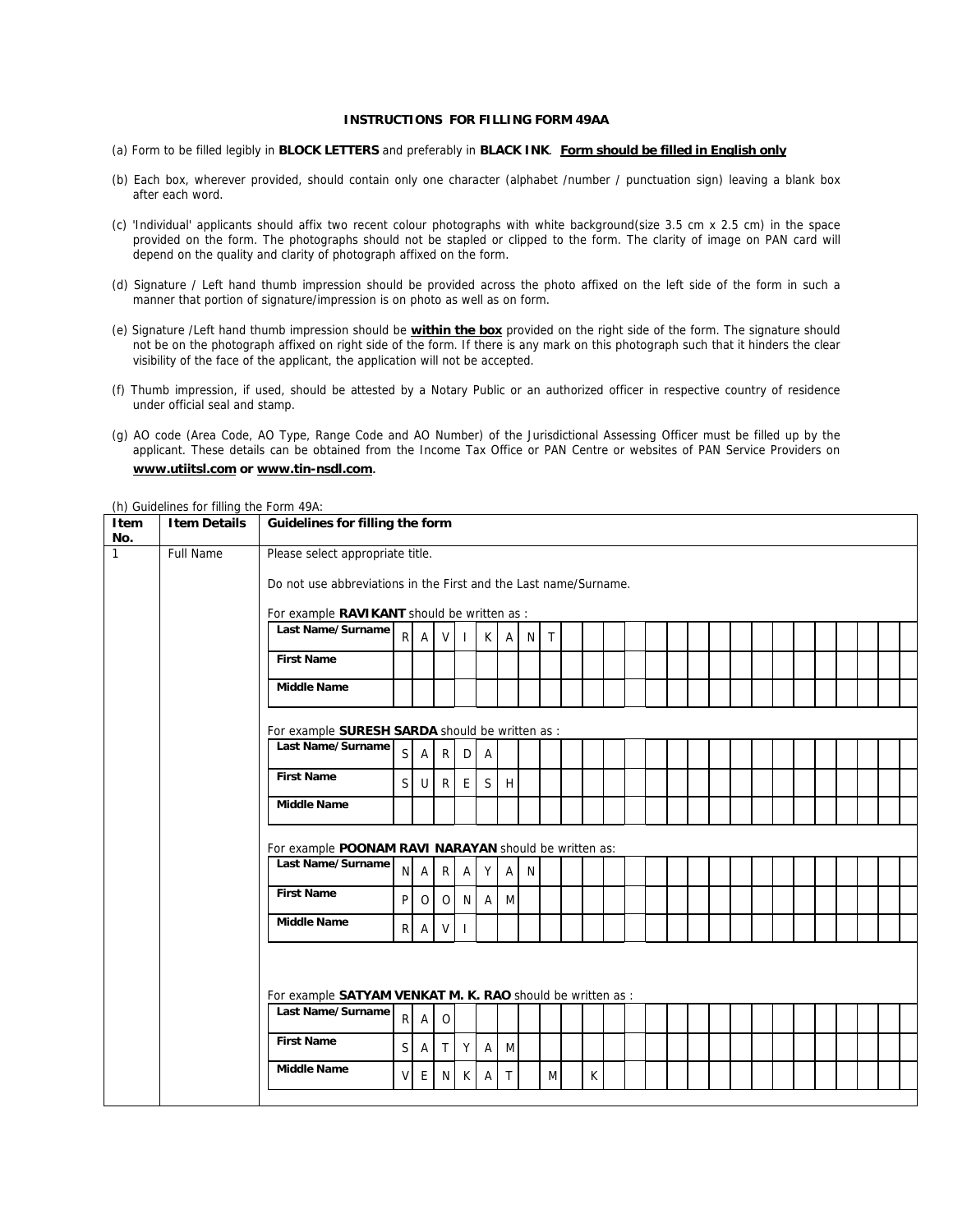|                |                                                      | For example M. S. KANDASWAMY (MADURAI SOMASUNDRAM KANDASWAMY) should be written as :                                                                                                                                                                                    |                                                                                                                                                                                                                                                                                                                   |              |              |                |              |                |                                        |              |              |              |             |              |   |              |              |   |   |              |   |   |   |        |   |         |
|----------------|------------------------------------------------------|-------------------------------------------------------------------------------------------------------------------------------------------------------------------------------------------------------------------------------------------------------------------------|-------------------------------------------------------------------------------------------------------------------------------------------------------------------------------------------------------------------------------------------------------------------------------------------------------------------|--------------|--------------|----------------|--------------|----------------|----------------------------------------|--------------|--------------|--------------|-------------|--------------|---|--------------|--------------|---|---|--------------|---|---|---|--------|---|---------|
|                |                                                      | Last Name/Surname                                                                                                                                                                                                                                                       | ΚI                                                                                                                                                                                                                                                                                                                | A            | N            |                | D A          | $\mathsf{S}$   | W A                                    |              | M            | Y            |             |              |   |              |              |   |   |              |   |   |   |        |   |         |
|                |                                                      | <b>First Name</b>                                                                                                                                                                                                                                                       |                                                                                                                                                                                                                                                                                                                   | M A          | D            | U              | R            | Α              | $\mathbf{I}$                           |              |              |              |             |              |   |              |              |   |   |              |   |   |   |        |   |         |
|                |                                                      | <b>Middle Name</b>                                                                                                                                                                                                                                                      | $\mathsf{S}$                                                                                                                                                                                                                                                                                                      | $\circ$      | M            | $\overline{A}$ | $\mathsf S$  | U              | N                                      | D            | R            | $\mathsf{A}$ | M           |              |   |              |              |   |   |              |   |   |   |        |   |         |
|                |                                                      | Applicants other than 'Individuals' may ignore above instructions.                                                                                                                                                                                                      |                                                                                                                                                                                                                                                                                                                   |              |              |                |              |                |                                        |              |              |              |             |              |   |              |              |   |   |              |   |   |   |        |   |         |
|                |                                                      | Non-Individuals should write their full name starting from the first block of Last Name/Surname. If the name is<br>longer than the space provided for the last name, it can be continued in the space provided for First and Middle<br>Name.                            |                                                                                                                                                                                                                                                                                                                   |              |              |                |              |                |                                        |              |              |              |             |              |   |              |              |   |   |              |   |   |   |        |   |         |
|                |                                                      | For example XYZ DATA CORPORATION (INDIA) PRIVATE LIMITED should be written as :                                                                                                                                                                                         |                                                                                                                                                                                                                                                                                                                   |              |              |                |              |                |                                        |              |              |              |             |              |   |              |              |   |   |              |   |   |   |        |   |         |
|                |                                                      | Last Name/Surname                                                                                                                                                                                                                                                       | $\mathsf{x}$                                                                                                                                                                                                                                                                                                      | Y            | Z            |                | D            | Α              | Τ                                      | A            |              | $\mathsf{C}$ | $\circ$     | R            | P | 0            | $\mathsf{R}$ | Α | Τ | $\mathbf{I}$ | 0 | N |   | -1     |   | N D     |
|                |                                                      | <b>First Name</b>                                                                                                                                                                                                                                                       |                                                                                                                                                                                                                                                                                                                   | A            | $\lambda$    |                | P            | R              | T                                      | V            | $\mathsf{A}$ | $\mathsf{T}$ | E           |              | L | $\mathbf{I}$ | M I          |   | T | E            | D |   |   |        |   |         |
|                |                                                      | <b>Middle Name</b>                                                                                                                                                                                                                                                      |                                                                                                                                                                                                                                                                                                                   |              |              |                |              |                |                                        |              |              |              |             |              |   |              |              |   |   |              |   |   |   |        |   |         |
|                |                                                      | For example MANOJ MAFATLAL DAVE (HUF) should be written as :                                                                                                                                                                                                            |                                                                                                                                                                                                                                                                                                                   |              |              |                |              |                |                                        |              |              |              |             |              |   |              |              |   |   |              |   |   |   |        |   |         |
|                |                                                      | Last Name/Surname                                                                                                                                                                                                                                                       | M                                                                                                                                                                                                                                                                                                                 | Α            | N            | $\mathsf{O}$   | J            |                | M                                      | $\mathsf{A}$ | F            | $\mathsf{A}$ | $\mathsf T$ | $\mathsf{L}$ | Α | <b>L</b>     |              | D | A | $\mathsf{V}$ | E |   | H | $\cup$ | F | $\big)$ |
|                |                                                      | <b>First Name</b>                                                                                                                                                                                                                                                       |                                                                                                                                                                                                                                                                                                                   |              |              |                |              |                |                                        |              |              |              |             |              |   |              |              |   |   |              |   |   |   |        |   |         |
|                |                                                      | <b>Middle Name</b>                                                                                                                                                                                                                                                      |                                                                                                                                                                                                                                                                                                                   |              |              |                |              |                |                                        |              |              |              |             |              |   |              |              |   |   |              |   |   |   |        |   |         |
|                |                                                      | In case of Company, the name should be provided without any abbreviations. For example, different variations of<br>'Private Limited' viz. Pvt Ltd, Private Ltd, Pvt Limited, P Ltd, P. Ltd., P. Ltd are not allowed. It should be 'Private<br>Limited' only.            |                                                                                                                                                                                                                                                                                                                   |              |              |                |              |                |                                        |              |              |              |             |              |   |              |              |   |   |              |   |   |   |        |   |         |
|                |                                                      | In case of sole proprietorship concern, the proprietor should apply for PAN in his/her own name.                                                                                                                                                                        |                                                                                                                                                                                                                                                                                                                   |              |              |                |              |                |                                        |              |              |              |             |              |   |              |              |   |   |              |   |   |   |        |   |         |
| 2              | Abbreviation<br>of the full                          | Name should not be prefixed with any title such as Shri, Smt, Kumari, Dr., Major, M/s etc.<br>Individual applicants should provide full/abbreviated name to be printed on the PAN card. Name, if abbreviated,<br>should necessarily contain the last name. For example: |                                                                                                                                                                                                                                                                                                                   |              |              |                |              |                |                                        |              |              |              |             |              |   |              |              |   |   |              |   |   |   |        |   |         |
|                | name to be<br>printed on the                         | <b>SATYAM VENKAT M. K. RAO</b> which is written in the Name field as :                                                                                                                                                                                                  |                                                                                                                                                                                                                                                                                                                   |              |              |                |              |                |                                        |              |              |              |             |              |   |              |              |   |   |              |   |   |   |        |   |         |
|                | PAN card                                             | Last Name/Surname                                                                                                                                                                                                                                                       | R                                                                                                                                                                                                                                                                                                                 | Α            | O            |                |              |                |                                        |              |              |              |             |              |   |              |              |   |   |              |   |   |   |        |   |         |
|                |                                                      | <b>First Name</b>                                                                                                                                                                                                                                                       | $\mathsf{S}$                                                                                                                                                                                                                                                                                                      | Α            | $\top$       | Y              | Α            | M              |                                        |              |              |              |             |              |   |              |              |   |   |              |   |   |   |        |   |         |
|                |                                                      | <b>Middle Name</b>                                                                                                                                                                                                                                                      | V                                                                                                                                                                                                                                                                                                                 | E            | $\mathsf{N}$ | $\mathsf K$    | $\mathsf{A}$ | $\top$         |                                        | M            |              | K            |             |              |   |              |              |   |   |              |   |   |   |        |   |         |
|                |                                                      | Can be written as in 'Name to be printed on the PAN Card' column as                                                                                                                                                                                                     |                                                                                                                                                                                                                                                                                                                   |              |              |                |              |                |                                        |              |              |              |             |              |   |              |              |   |   |              |   |   |   |        |   |         |
|                |                                                      |                                                                                                                                                                                                                                                                         |                                                                                                                                                                                                                                                                                                                   |              |              |                |              |                | SATYAM VENKAT M. K. RAO or             |              |              |              |             |              |   |              |              |   |   |              |   |   |   |        |   |         |
|                |                                                      |                                                                                                                                                                                                                                                                         |                                                                                                                                                                                                                                                                                                                   |              |              |                |              |                | S. V. M. K. RAO<br>SATYAM V. M. K. RAO |              |              |              |             | <b>or</b>    |   |              |              |   |   |              |   |   |   |        |   |         |
|                |                                                      |                                                                                                                                                                                                                                                                         |                                                                                                                                                                                                                                                                                                                   |              |              |                |              |                |                                        |              |              |              |             |              |   |              |              |   |   |              |   |   |   |        |   |         |
| 3              | Have you ever<br>been known<br>by any other<br>name? |                                                                                                                                                                                                                                                                         | For non individual applicants, this should be same as last name field in item no. 1 above.<br>If applicant selects 'Yes', then it is mandatory to provide details of the other name. Instructions in Item No. 1 with<br>respect to name apply here. Title should be similar to the title mentioned in Item No. 1. |              |              |                |              |                |                                        |              |              |              |             |              |   |              |              |   |   |              |   |   |   |        |   |         |
| 4              | Gender                                               | This field is mandatory for Individuals. Field should be left blank in case of other applicants.                                                                                                                                                                        |                                                                                                                                                                                                                                                                                                                   |              |              |                |              |                |                                        |              |              |              |             |              |   |              |              |   |   |              |   |   |   |        |   |         |
| $\overline{5}$ | Date of<br>Birth/Incorpor                            | Date cannot be a future date. Date: 2nd August 1975 should be written as:                                                                                                                                                                                               |                                                                                                                                                                                                                                                                                                                   |              |              |                |              |                |                                        |              |              |              |             |              |   |              |              |   |   |              |   |   |   |        |   |         |
|                | ation/<br>Agreement                                  | D<br>D<br>M<br>M                                                                                                                                                                                                                                                        |                                                                                                                                                                                                                                                                                                                   | Υ            |              | Y              |              | Y              | Υ                                      |              |              |              |             |              |   |              |              |   |   |              |   |   |   |        |   |         |
|                | /Partnership or<br>Trust                             | $\mathbf 0$<br>2<br>8<br>0                                                                                                                                                                                                                                              |                                                                                                                                                                                                                                                                                                                   | $\mathbf{1}$ |              | 9              |              | $\overline{7}$ | 5                                      |              |              |              |             |              |   |              |              |   |   |              |   |   |   |        |   |         |
|                |                                                      | Deed/Formation Relevant date for different categories of applicants is:                                                                                                                                                                                                 |                                                                                                                                                                                                                                                                                                                   |              |              |                |              |                |                                        |              |              |              |             |              |   |              |              |   |   |              |   |   |   |        |   |         |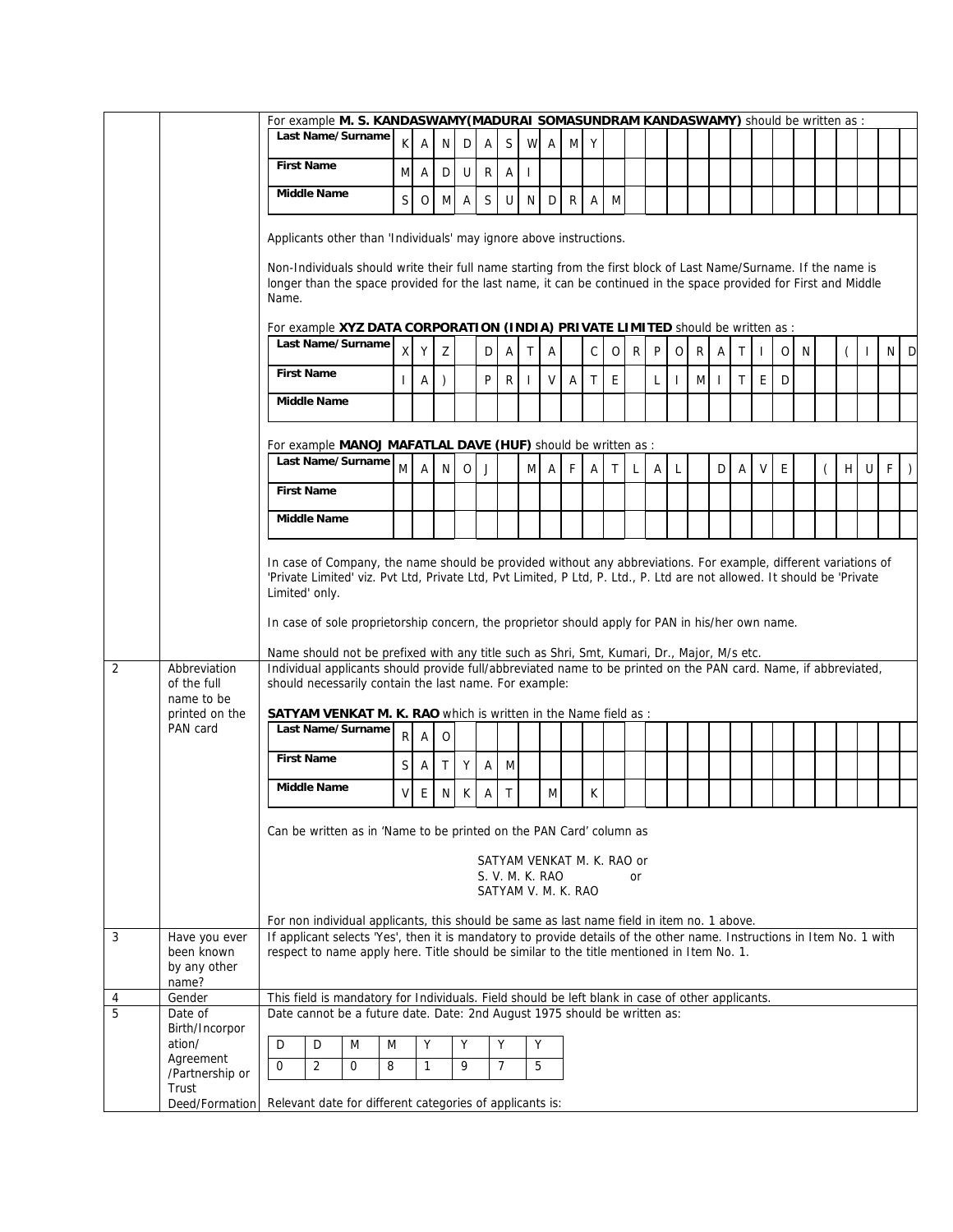|    | 0f<br>Body of<br>Individuals/        | Individual: Actual Date of Birth; Company: Date of Incorporation;<br>Association of Persons: Date of formation/creation; Trusts: Date of creation of Trust                                                                                                                                                                                                |
|----|--------------------------------------|-----------------------------------------------------------------------------------------------------------------------------------------------------------------------------------------------------------------------------------------------------------------------------------------------------------------------------------------------------------|
|    | Association of<br>Persons            | Deed; Partnership Firms: Date of Partnership Deed; LLPs : Date of Incorporation/Registration; HUFs: Date of<br>creation of HUF and for ancestral HUF date can be 01-01-0001 where the date of creation is not available.                                                                                                                                  |
| 6  | Father's Name                        | Applicable to Individuals only. Instructions in Item No.1 with respect to name apply here. Married woman applicant<br>should give father's name and not husband's name.                                                                                                                                                                                   |
| 7  | Address-<br>Residence and<br>office  | R - Residence Address:<br>For Individuals, HUF, AOP, BOI or AJP, residential address is mandatory. Other applicants should leave this field<br>blank.                                                                                                                                                                                                     |
|    |                                      | <b>O</b> - Office Address:<br>(1) Name of Office and address to be mentioned in case of individuals having source of income as salary or<br>Business/profession[Item No.13].<br>(2) In case of Firm, LLP, Company, Local Authority and Trust, name of office and complete address of office is<br>mandatory.                                              |
|    |                                      | For all categories of applicants, it is necessary to mention complete address and the details of Town/City/District,<br>State/Union Territory, and PINCODE are mandatory.                                                                                                                                                                                 |
|    |                                      | In case, a foreign address is provided then it is mandatory to provide Country Name along with ZIP Code of the<br>country.                                                                                                                                                                                                                                |
| 8  | Address for<br>communicatio<br>n     | Individuals/HUFs/AOP/BOI/AJP may indicate either 'Residence' or 'Office' and other applicants should necessarily<br>indicate 'Office' as the Address for Communication.                                                                                                                                                                                   |
| 9  | Telephone<br>Number and<br>E-mail ID | All communication will be sent at the address indicated in this field.<br>(1) Telephone number should include country code(ISD code) and STD code or Mobile No. should include Country<br>code(ISD Code).<br>For example :<br>(i) Telephone number 23555705 of Delhi should be written as<br>Country code<br>STD Code<br>Telephone Number / Mobile number |
|    |                                      | $\overline{2}$<br>5<br>9<br>3<br>5<br>5<br>5<br>$\overline{7}$<br>0<br>1<br>1<br>1                                                                                                                                                                                                                                                                        |
|    |                                      | Where '91' is the country code of India and 11 is the STD Code of Delhi.                                                                                                                                                                                                                                                                                  |
|    |                                      | (ii) Mobile number 9102511111 of India should be written as                                                                                                                                                                                                                                                                                               |
|    |                                      | STD Code<br>Telephone Number / Mobile number<br>Country code                                                                                                                                                                                                                                                                                              |
|    |                                      | 9<br>5<br>9<br>2<br>0<br>$\mathbf{1}$<br>$\mathbf{1}$<br>1<br>1<br>1<br>1<br>1                                                                                                                                                                                                                                                                            |
|    |                                      | Where '91' is the country code of India.                                                                                                                                                                                                                                                                                                                  |
|    |                                      | (2) It is mandatory for the applicants to mention either their "Telephone number" or valid "e-mail id" so that they<br>can be contacted in case of any discrepancy in the application and/or for receiving PAN through e-mail.                                                                                                                            |
|    |                                      | (3) Application status updates are sent using the SMS facility on the mobile numbers mentioned in the application<br>form.                                                                                                                                                                                                                                |
| 10 | Status of<br>Applicant               | This field is mandatory for all categories of applicants. In case of 'Limited Liability Partnership', the PAN will be<br>allotted in 'Firm' status.                                                                                                                                                                                                       |
| 11 | Registration<br>number               | Not applicable to Individuals and HUFs. Mandatory for 'Company'. Company should mention registration number<br>issued by the Registrar of Companies or the concerned Government Authority of country of residence.                                                                                                                                        |
| 12 | Country of<br>citizenship            | This field is mandatory for all categories of applicants.                                                                                                                                                                                                                                                                                                 |
| 13 | Source of<br>Income                  | It is mandatory to indicate at least one of source of incomes, as mentioned in the form. In case, the income from<br>Business/profession is selected by the applicant then an appropriate business profession code should be mentioned.<br>Please refer the table given below to select Business/profession code:                                         |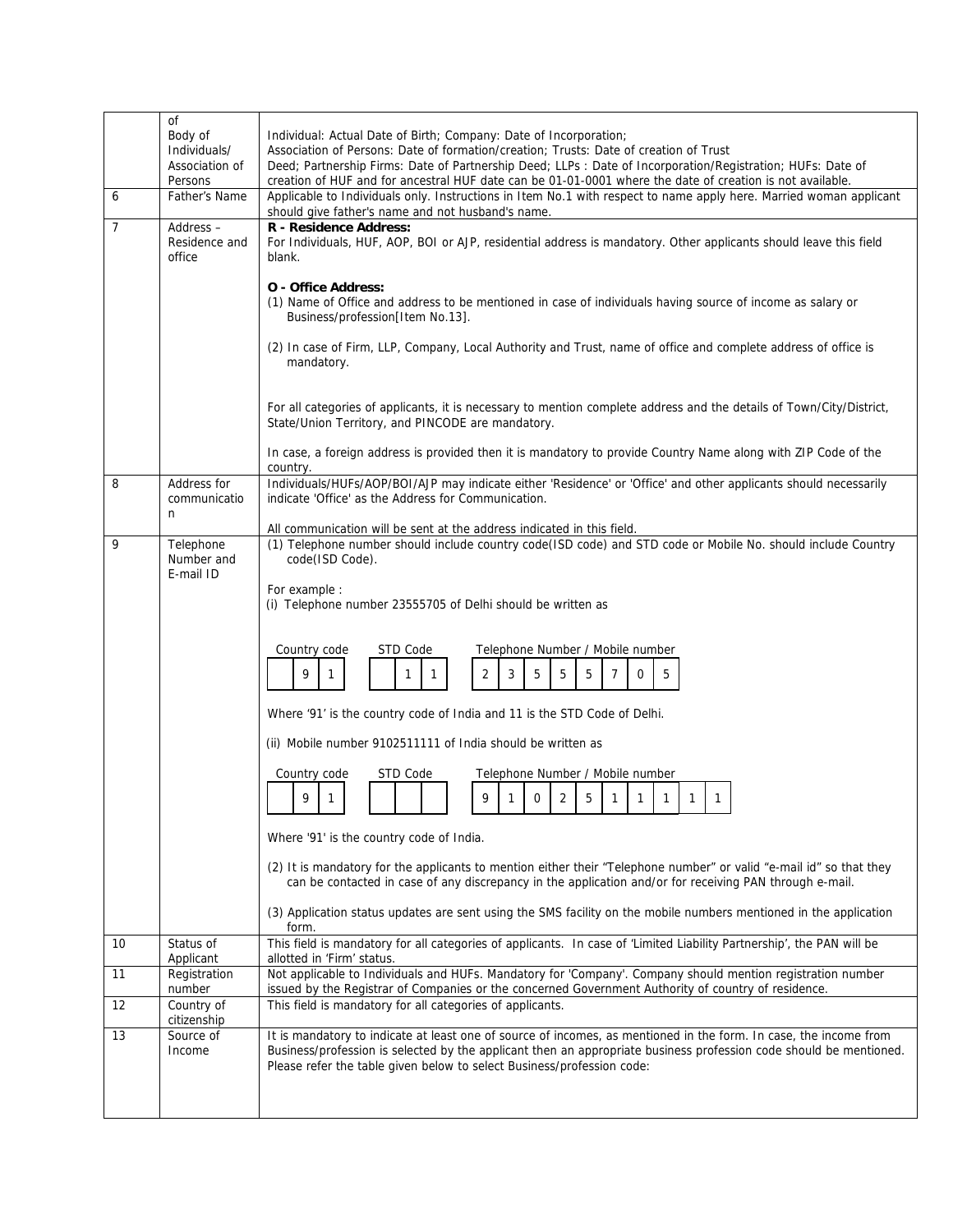|    |                                                      | Code                    | <b>Business/ Profession</b>                                                                    | Code | <b>Business/ Profession</b>                                                                                                                                                                                                                                                                                                                                                                                                                                                                                                                                                                         |
|----|------------------------------------------------------|-------------------------|------------------------------------------------------------------------------------------------|------|-----------------------------------------------------------------------------------------------------------------------------------------------------------------------------------------------------------------------------------------------------------------------------------------------------------------------------------------------------------------------------------------------------------------------------------------------------------------------------------------------------------------------------------------------------------------------------------------------------|
|    |                                                      | 01                      | <b>Medical Profession and Business</b>                                                         | 11   | Films, TV and such other entertainment                                                                                                                                                                                                                                                                                                                                                                                                                                                                                                                                                              |
|    |                                                      | 02                      | Engineering                                                                                    | 12   | <b>Information Technology</b>                                                                                                                                                                                                                                                                                                                                                                                                                                                                                                                                                                       |
|    |                                                      | 03                      | Architecture                                                                                   | 13   | <b>Builders and Developers</b>                                                                                                                                                                                                                                                                                                                                                                                                                                                                                                                                                                      |
|    |                                                      | 04                      | <b>Chartered Accountant/Accountancy</b>                                                        | 14   | Members of Stock Exchange, Share Brokers and Sub-<br><b>Brokers</b>                                                                                                                                                                                                                                                                                                                                                                                                                                                                                                                                 |
|    |                                                      | 05                      | <b>Interior Decoration</b>                                                                     | 15   | Performing Arts and Yatra                                                                                                                                                                                                                                                                                                                                                                                                                                                                                                                                                                           |
|    |                                                      | 06                      | <b>Technical Consultancy</b>                                                                   | 16   | Operation of Ships, Hovercraft, Aircrafts or Helicopters                                                                                                                                                                                                                                                                                                                                                                                                                                                                                                                                            |
|    |                                                      | 07                      | <b>Company Secretary</b>                                                                       | 17   | Plying Taxis, Lorries, Trucks, Buses or other Commercial<br><b>Vehicles</b>                                                                                                                                                                                                                                                                                                                                                                                                                                                                                                                         |
|    |                                                      | 08                      | <b>Legal Practitioner and Solicitors</b>                                                       | 18   | <b>Ownership of Horses or Jockeys</b>                                                                                                                                                                                                                                                                                                                                                                                                                                                                                                                                                               |
|    |                                                      | 09                      | <b>Government Contractors</b>                                                                  | 19   | <b>Cinema Halls and Other Theatres</b>                                                                                                                                                                                                                                                                                                                                                                                                                                                                                                                                                              |
|    |                                                      | 10                      | <b>Insurance Agency</b>                                                                        | 20   | <b>Others</b>                                                                                                                                                                                                                                                                                                                                                                                                                                                                                                                                                                                       |
| 14 | Name and<br>address of<br>Representative<br>Assessee | including Wakf.         |                                                                                                |      | Section 160 of Indian Income Tax Act, 1961 provides that any person(assessee) can be represented through<br>Representative Assessee. Therefore, this column should be filled in by representative assessee only as specified in<br>Section 160 of the Indian Income-tax Act, 1961, such as, an agent of the non-resident, guardian or manager of a<br>minor, lunatic or idiot, Court of Wards, Administrator General, Official Trustee, receiver, manager, trustee of a Trust<br>This field will contain particulars of the Representative Assessee. This field is mandatory if applicant is minor, |
|    |                                                      |                         | application is submitted.                                                                      |      | deceased, idiot, lunatic or mentally retarded. Column 1 to 13 will contain details of person on whose behalf this                                                                                                                                                                                                                                                                                                                                                                                                                                                                                   |
|    |                                                      |                         |                                                                                                |      |                                                                                                                                                                                                                                                                                                                                                                                                                                                                                                                                                                                                     |
| 15 | Proof of                                             |                         | Proof of Identity and Proof of address is also required for representative assessee.           |      | It is mandatory to attach proof of identity and proof of address with PAN application. Documents should be in                                                                                                                                                                                                                                                                                                                                                                                                                                                                                       |
|    | Identity and                                         |                         |                                                                                                |      | the name of applicant. List of documents which will serve as proof of identity and address for each status of                                                                                                                                                                                                                                                                                                                                                                                                                                                                                       |
|    | Proof of                                             |                         | applicant is as given below:                                                                   |      |                                                                                                                                                                                                                                                                                                                                                                                                                                                                                                                                                                                                     |
|    | <b>Address</b>                                       |                         |                                                                                                |      |                                                                                                                                                                                                                                                                                                                                                                                                                                                                                                                                                                                                     |
|    | documents                                            |                         |                                                                                                |      |                                                                                                                                                                                                                                                                                                                                                                                                                                                                                                                                                                                                     |
|    | For Individuals and HUF                              |                         | Document acceptable as proof of identity and address as per Rule 114 of Income Tax Rules, 1962 |      |                                                                                                                                                                                                                                                                                                                                                                                                                                                                                                                                                                                                     |
|    |                                                      |                         | Proof of Identity (Copy of)                                                                    |      | Proof of address (copy of)                                                                                                                                                                                                                                                                                                                                                                                                                                                                                                                                                                          |
|    | 1.                                                   | Copy of passport, or    |                                                                                                | 1.   | Copy of Passport, or                                                                                                                                                                                                                                                                                                                                                                                                                                                                                                                                                                                |
|    | 2.                                                   |                         | Copy of Person of Indian Origin (PIO) card issued by                                           | 2.   | Copy of Person of Indian Origin (PIO) card issued by                                                                                                                                                                                                                                                                                                                                                                                                                                                                                                                                                |
|    |                                                      | Government of India, or |                                                                                                |      | Government of India, or                                                                                                                                                                                                                                                                                                                                                                                                                                                                                                                                                                             |
|    | 3.                                                   |                         | Copy of Overseas Citizen of India (OCI) card issued                                            | 3.   | Copy of Overseas Citizen of India (OCI) card issued by                                                                                                                                                                                                                                                                                                                                                                                                                                                                                                                                              |
|    |                                                      |                         | by Government of India, Or                                                                     |      | Government of India, or                                                                                                                                                                                                                                                                                                                                                                                                                                                                                                                                                                             |
|    | 4.                                                   |                         | Copy of other national or citizenship Identification                                           | 4.   | Copy of other national or citizenship Identification                                                                                                                                                                                                                                                                                                                                                                                                                                                                                                                                                |
|    |                                                      |                         | Number or Taxpayer Identification Number duly                                                  |      | Number or Taxpayer Identification Number duly attested                                                                                                                                                                                                                                                                                                                                                                                                                                                                                                                                              |
|    |                                                      |                         | attested by "Apostille" (in respect of countries which                                         |      | by "Apostille" (in respect of the countries which are                                                                                                                                                                                                                                                                                                                                                                                                                                                                                                                                               |
|    |                                                      |                         | are signatories to the Hague Convention of 1961) or                                            |      | signatories to the Hague Convention of 1961) or by the                                                                                                                                                                                                                                                                                                                                                                                                                                                                                                                                              |
|    |                                                      |                         | by the Indian Embassy or High Commission or                                                    |      | Indian Embassy or High Commission or Consulate in the                                                                                                                                                                                                                                                                                                                                                                                                                                                                                                                                               |
|    |                                                      |                         | Consulate in the country where the applicant is                                                |      | country where the applicant is located, or                                                                                                                                                                                                                                                                                                                                                                                                                                                                                                                                                          |
|    | located.                                             |                         |                                                                                                | 5.   | Copy of Bank account statement in the country of<br>residence, or                                                                                                                                                                                                                                                                                                                                                                                                                                                                                                                                   |
|    |                                                      |                         |                                                                                                | 6.   | Copy of Non-resident External(NREO bank account<br>statement in India, or                                                                                                                                                                                                                                                                                                                                                                                                                                                                                                                           |
|    |                                                      |                         |                                                                                                | 7.   | Copy of Certificate of Residence in India or Residential<br>permit issued by the State Police Authorities, or                                                                                                                                                                                                                                                                                                                                                                                                                                                                                       |
|    |                                                      |                         |                                                                                                | 8.   | Copy of Registration certificate issued by the Foreigner's                                                                                                                                                                                                                                                                                                                                                                                                                                                                                                                                          |
|    |                                                      |                         |                                                                                                |      | Registration Office showing Indian address, or                                                                                                                                                                                                                                                                                                                                                                                                                                                                                                                                                      |
|    |                                                      |                         |                                                                                                | 9.   | Copy of Visa granted & Copy of appointment letter or                                                                                                                                                                                                                                                                                                                                                                                                                                                                                                                                                |
|    |                                                      |                         |                                                                                                |      | contract from Indian Company & Certificate (in original)                                                                                                                                                                                                                                                                                                                                                                                                                                                                                                                                            |
|    |                                                      |                         |                                                                                                |      | of Indian address issued by the employer.                                                                                                                                                                                                                                                                                                                                                                                                                                                                                                                                                           |
|    |                                                      |                         |                                                                                                |      |                                                                                                                                                                                                                                                                                                                                                                                                                                                                                                                                                                                                     |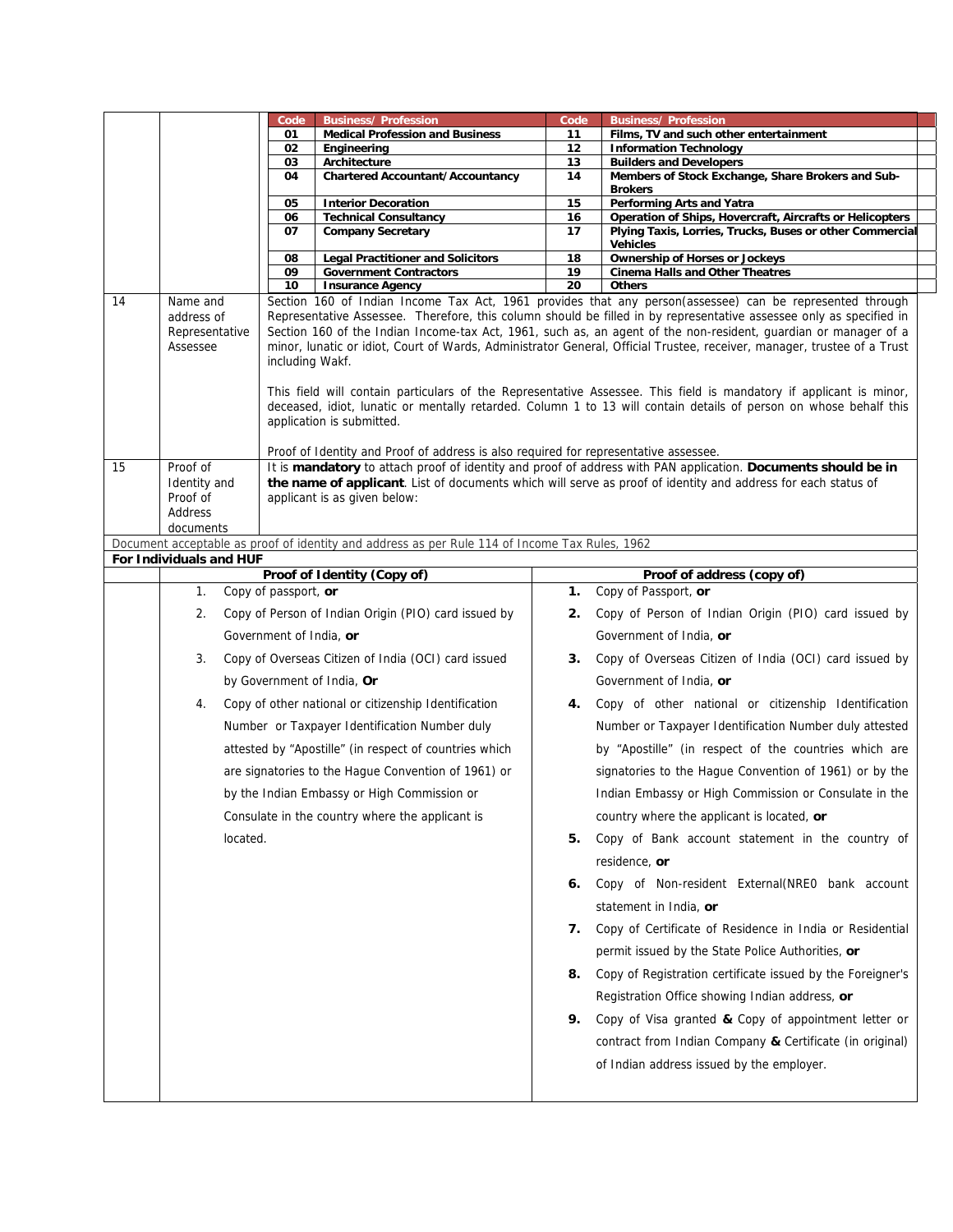|    | For other than Individuals and HUF                      |    |                                                           |
|----|---------------------------------------------------------|----|-----------------------------------------------------------|
|    | Copy of Certificate of Registration issued in the<br>1. | 1. | Copy of Certificate of Registration issued in the country |
|    | country where the applicant is located, duly attested   |    | where the applicant is located, duly attested by          |
|    | by "Apostille" (in respect of the countries which are   |    | "Apostille" (in respect of the countries which are        |
|    | signatories to the Haque Convention of 1961) or by      |    | signatories to the Hague Convention of 1961) or by the    |
|    | the Indian Embassy or High Commission or Consulate      |    | Indian Embassy or High Commission or Consulate in the     |
|    | in the country where the applicant is located, or       |    | country where the applicant is located, or                |
| 2. | Copy of registration certificate issued in India or of  | 2. | Copy of registration certificate issued in India or of    |
|    | approval granted to set up office in India by Indian    |    | approval granted to set up office in India by Indian      |
|    | Authorities.                                            |    | Authorities.                                              |

| 16 | KYC Details                      | It is mandatory to provide KYC details in case of an application filled by a Foreign Institutional Investor or<br>a Qualified Foreign Investor, as prescribed under the regulations issued by Securities and Exchange Board<br>of India (SEBI). Please refer the quidelines issued by the Securities and Exchange Board of India (SEBI)<br>and Prevention of Money Laundering Act for filling these details.                                                                                     |
|----|----------------------------------|--------------------------------------------------------------------------------------------------------------------------------------------------------------------------------------------------------------------------------------------------------------------------------------------------------------------------------------------------------------------------------------------------------------------------------------------------------------------------------------------------|
| 17 | Signature<br>Thumb<br>impression | Application must be signed by (i) the applicant; or (ii) Karta in case of HUF; or (iii) Director of a Company;<br>or (iv) Authorised Signaturee in case of AOP, Body of Individuals, Local Authority and Artificial Juridical<br>Person; or (v) Partner in case of Firm/LLP; or (vi) Trustee; or (vii) Representative Assessee in case of<br>Minor/deceased/idiot/lunatic/mentally retarded.<br>Applications not signed in the given manner and in the space provided are liable to be rejected. |

## **GENERAL INFORMATION FOR PAN APPLICANTS**

- (a) Applicants may obtain the application form for PAN (Form 49A) from any IT PAN Service Centres(managed by UTIITSL) or TIN-Facilitation Centres(TIN-FCs)/PAN Centres (managed by NSDL), or any other stationery vendor providing such forms or download from the Income Tax Department website**(www.incometaxindia.gov.in**)/UTIITSL website(www.utiitsl.com)/NSDL website (www.tin-nsdl.com).
- (b) The fee for processing PAN application is Rs. 85/- (plus service tax, as applicable). In case, the PAN card is to be dispatched outside India then additional dispatch charge of Rs 850 will have to be paid by applicant.
- (c) Those already allotted a ten digit alphanumeric PAN shall not apply again as having or using more than one PAN is illegal. However, request for a new PAN card with the same PAN or/and Changes or Correction in PAN data can be made by filling up 'Request for New PAN Card or/and Changes or Correction in PAN Data' form available from any source mentioned in (a) above. The cost of application and processing fee is same as in the case of Form 49A.
- (d) Applicant will receive an acknowledgment containing a unique number on acceptance of this form. This **acknowledgment number** can be used for tracking the status of the application.

|                | Income-tax<br>Department  | <b>NSDL</b>        | <b>UTIITSL</b>          |
|----------------|---------------------------|--------------------|-------------------------|
| Website        | www.incometaxindia.gov.in | www.tin-nsdl.com   | www.utiitsl.com         |
| Call<br>Center | 0124-2438000              | 020-27218080       | 022-67931300            |
| Email<br>ID    |                           | tininfo@nsdl.co.in | utiitsl.gsd@utiitsl.com |

(e) For more information / Application status enquiry contact: